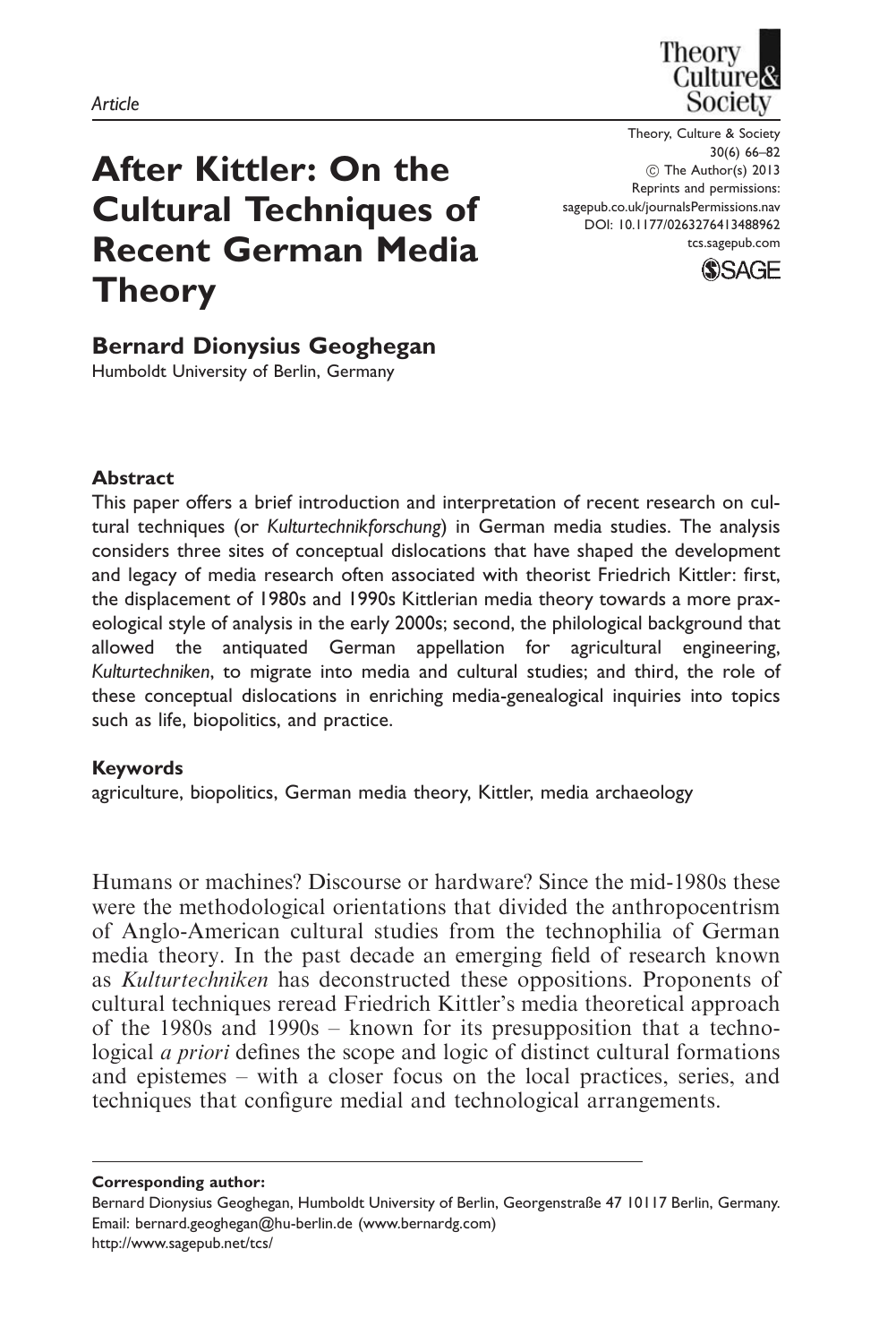The absence of a rigorous consensus about the scope and purview of Kulturtechnik speaks, in a sense, to its conceptual fertility. The difficulty starts with the term Kulturtechniken itself, which may be rendered in English as cultural techniques, cultural technologies, cultural technics, or even *culturing techniques*. Cultural theorists at the Humboldt University of Berlin (e.g. Christian Kassung, Sybille Krämer and Thomas Macho) Identify cultural techniques with rigorous and formalized symbolic systems, such as reading, writing, mathematics, music, and imagery (see Kassung and Macho, 2013; Krämer and Bredekamp, 2008; Macho, 2013). Researchers in Weimar, Siegen, and Lüneberg tend towards a more catholic definition that recognizes a broader range of formalizable cultural practices, including tacit knowledge, the class-laden rituals of Victorian servants, and the law as cultural techniques (see Schüttpelz, 2006; Engell and Siegert, 2010; Krajeswki, 2013; Vismann, 2013). Binding together these varied definitions and understandings of Kulturtechniken is a shared interest in describing and analysing how signs, instruments, and human practices consolidate into durable symbolic systems capable of articulating distinctions within and between cultures.

In this paper I offer a brief introduction and interpretation of research on cultural techniques by way of three conceptual dislocations. First, I consider how and why the situation of Germanophone media theory in the 1980s and 1990s was displaced and redirected towards a more praxeological style of analysis in the early 2000s; second, I examine how and why an antiquated Germanophone appellation for agricultural engineering, Kulturtechniken, morphed into a philosophically and conceptually charged term in media and cultural studies; and third, I conclude with reflections on how this conceptual redistribution enabled by the term Kulturtechniken facilitates genealogical approaches to media research and inquiry.

#### Towards the a priori of the Technological a priori

'We're finally allowed to talk about people!' That's how one Germanophone media theorist explained the significance of research in cultural techniques to me.<sup>1</sup> Of course, 'German' media theory<sup>2</sup> as it was developed by Kittler and his associates was full of people: mothers, madmen, artists, authors, inventors, bureaucrats, and the occasional weapons designer abound. But Kittler's media analysis maintained that these figures were at best proxies or avatars for Aufschreibesysteme or discourse networks composed of machinery, institutions, instruments, mathematical regimes, and inscriptions. Kittler maintained that the task of a true science of media was to drive the human out of the humanities (Austreibung des Geistes aus den Geisteswissenschaften) (Kittler, 1980) and reorient analysis towards a description of this discursive and instrumental infrastructure.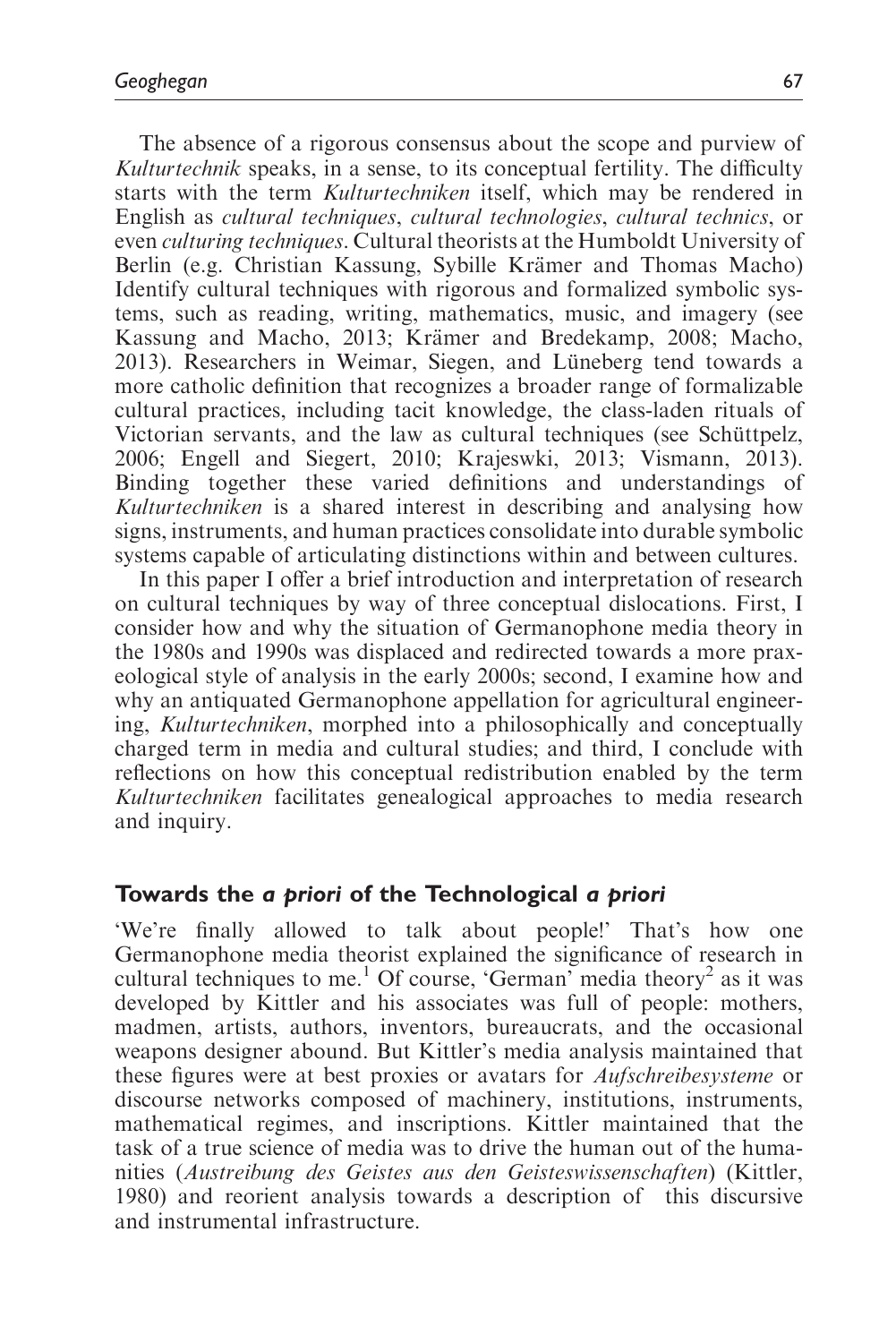This assault on anthropocentrism flew in the face of contemporaneous approaches, such as that of Jürgen Habermas in West Germany or the Birmingham Centre for Cultural Studies, which argued for recovering and restoring the human interests waylaid by technical communications. Yet even for theorists harbouring such humanist and culturalist sympathies, Kittler's argument for discarding human interests and intentions in favor of analysing how medial, technical, and institutional arrangements shaped cultural forms proved remarkably fruitful. It established a style of media analysis that could transversally join together the themes and methods of literary criticism, psychoanalysis, philosophy, and electrical engineering (see Kittler, 1990, 1999).

But a certain planned obsolescence countermanded the power of this burgeoning media science. Correlating cultural form and historical change with the material specificities of distinct media platforms implied an impending denouement of both. As Kittler put it in an oft-cited passage from his tome *Gramophone*, *Film, Typewriter*, first published in German in 1986:

Before the end, something is coming to an end. The general digitization of channels and information erases the differences among individual media. Sound and image, voice and text are reduced to surface effects, known to consumers as interface. Sense and the senses turn into eyewash. Their media-produced glamour will survive for an interim as a by-product of strategic programs. (Kittler, 1999: 1)

The problem with end of history arguments is they don't leave you with much to talk about once history has come and gone. For all their apocalyptic poetry about Alan Turing's universal machine and Claude Shannon's schematic account of communication, Kittler and his most fervent disciples never had much to say about media after the mid-1980s, when personal computers became a common presence in the domestic home. This seems decidedly unfitting for a theorist eulogized as 'the Derrida of the digital age' (Jeffries, 2011).

A troubling ethnocentricism further constrained the agenda of classic German media theory. For the Kittlerian media archaeologist, cultures and societies that did not rely on Western technological media could only be ignored or shoehorned into ill-suited analytical categories, such as information theory's sender-receiver model of communication.<sup>3</sup> In this way Kittlerian analysis suggested that the products of the North American and Western European military-industrial complex coincided with an elusive baseline or measuring stick that made sense of human cultures in general. These two shortcomings (the inability to speak to present technological media conditions combined with the inability or refusal to look beyond Western contexts), along with a conspicuous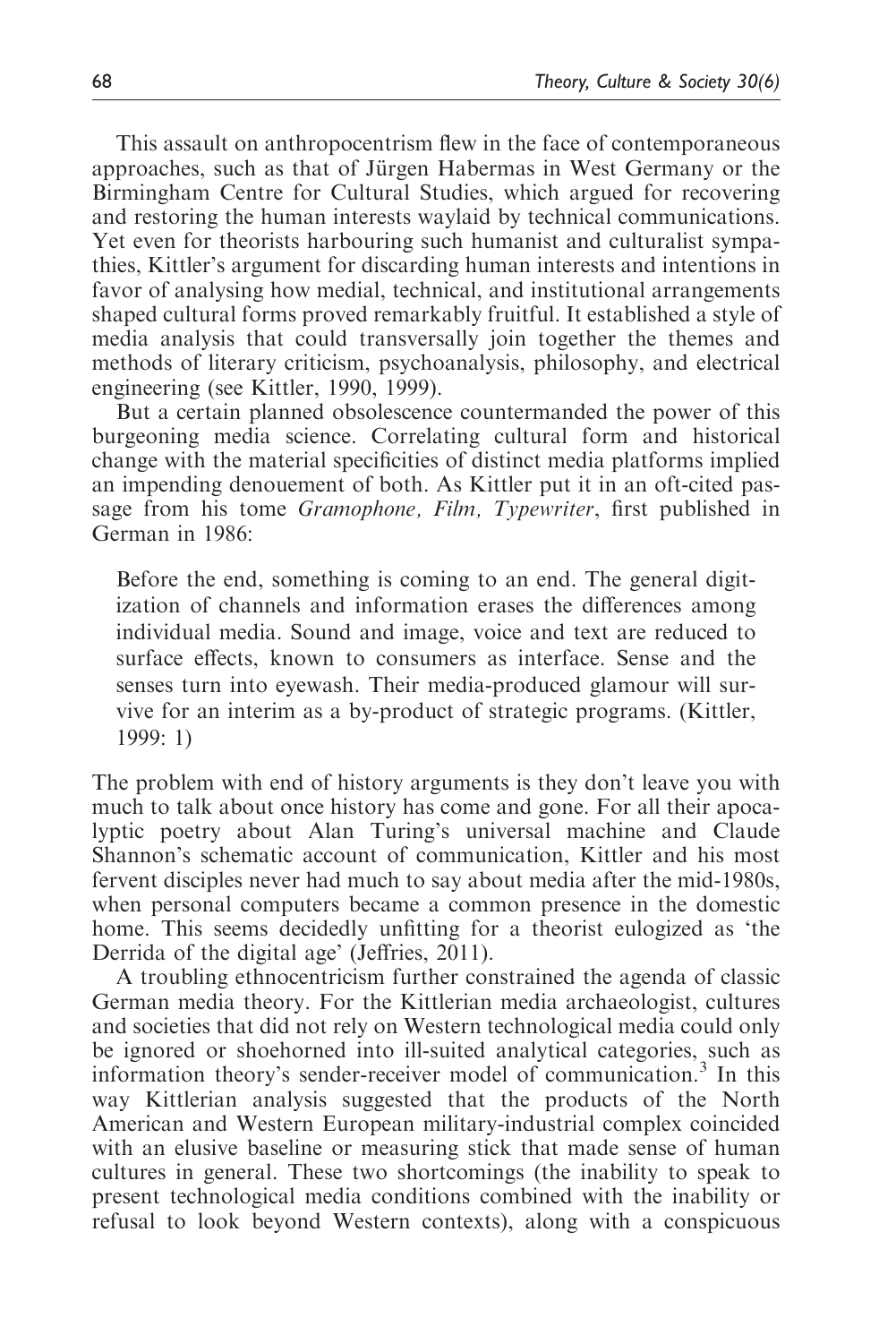disregard or even disdain for many political or ethical questions (Peters, 2007), set increasingly narrow horizons on the Kittlerian program.

That Kittler in his late works reoriented himself towards new problematics, such as European cultural history and mathematics in ancient Greece, might suggest his own recognition of these diminishing returns of his earlier methods. More likely, that shift in focus serves as a reminder that Friedrich Kittler was never Kittlerian, per se (indeed, few discursive founders' methods square with their eponymous schools), and that he was most at home when challenging platitudinous orthodoxies – even those assigned to his own name. Even so, this shift seemingly left his most dedicated disciples alone in the end, writing technical histories of dead media and dead theorists.

But as Nietzsche observed, true fidelity demands the courage of apostasy.<sup>4</sup> In the early 2000s, adepts and admirers of the Kittlerian approach turned their attention towards the more elastic concept Kulturtechniken. Bernhard Siegert concisely summarizes the emerging program this way: 'The concept of cultural techniques highlights the operations or sequences of operations that historically and logically precede the media concepts generated by them' (Siegert, 2011: 15). For example, counting historically and logically precedes numbers, singing precedes formalized scales, and casual farming precedes the invention of rationalized agriculture. This observation suggests a technical and practical a priori to the discourse networks of classic German media theory. The task for the theorist of cultural techniques is to determine by what processes numbers, scales, or a ploughshare reciprocally and recursively modify and formalize the practices of counting, singing, and farming that generated them.

The study of such recursive processes constitutes the topological core of research on cultural technique. Put in terms familiar to German media theory of the 1980s and 1990s, cultural techniques concern the rules of selection, storage, and transmission that characterize a given system of mediation, including the formal structures that compose and constrict this process. The fact that this process comprehends both the emergence of a new symbolic system and the recursive formalization of this system accounts in some part for the ambiguity introduced in English translations. Every cultural technique (Kulturtechnik) tends towards becoming a cultural technology (Kulturtechnik). Where English sharply distinguishes and opposes these meanings, colloquial German designates their intimate and ontologically elusive conjunction.

This conceptual shift so easily likened to the formal operations of a Turing machine or cybernetic servomechanism (see Krajewski, 2013) masks a more profound dislocation in the foundations of the Kittlerian program. The rift concerns the seemingly innocuous phrase 'operations or sequences of operations that historically and logically precede'. Rather than starting with an already-organized technology,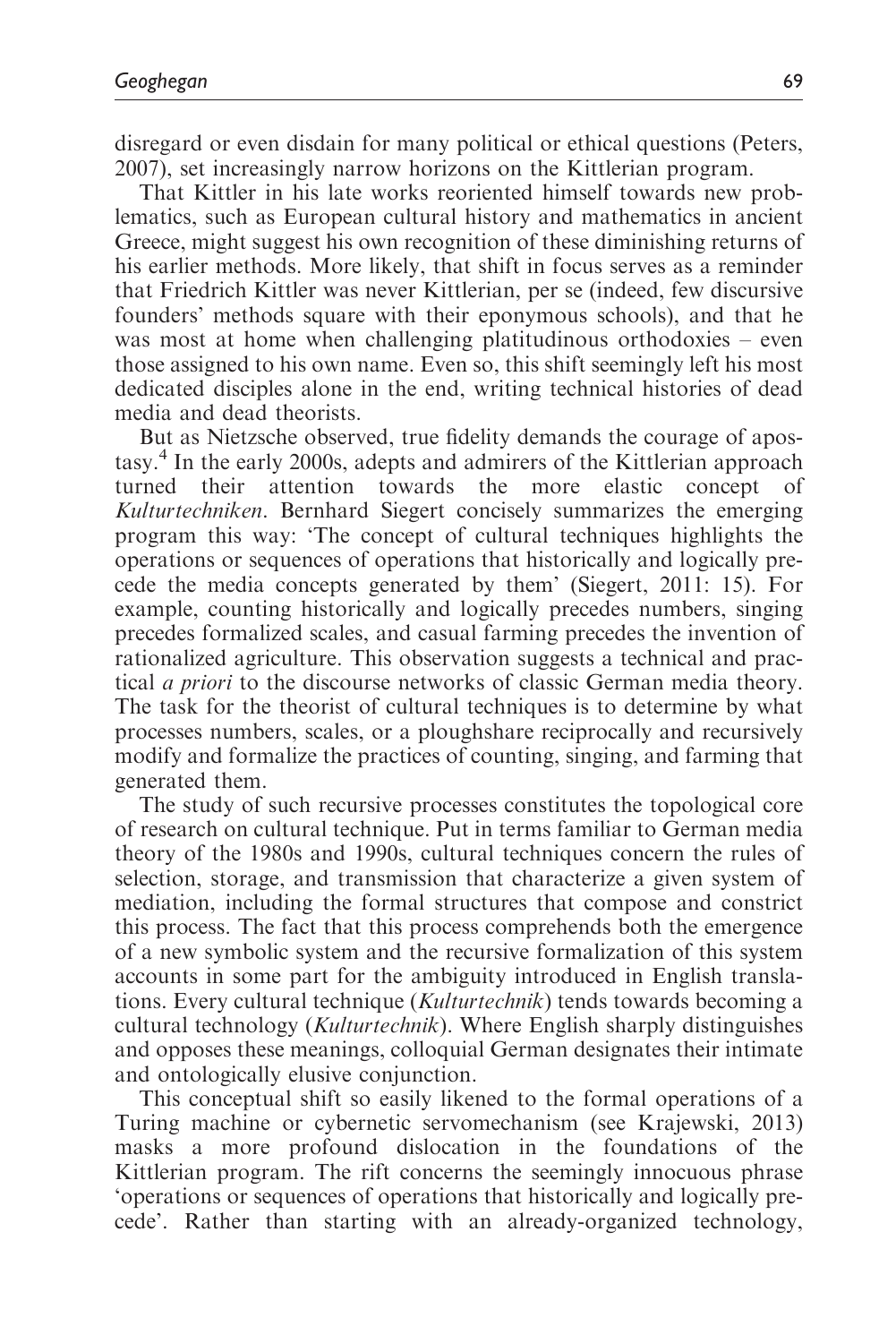research on cultural techniques commences with an inchoate mixture of techniques, practices, instruments, and institutional procedures that give rise to a technological set-up. The methodological specificity of research on Kulturtechniken is its emphasis on the configurations of instruments, practices, and signs that comprise the a priori of a given technical and cultural system. This is not media archaeology but rather an archaeology of media.

This effort to isolate and define symbolic sequences, and situate their specificity, almost inevitably involves recourse to aspects of anthropology with an emphasis on human practice – and, more importantly, explicitly or implicitly, some element of cross-cultural analysis. Every cultural technique always already implies cultural diversity, either within or between cultures. The Kittlerian privilege assigned to European culture and technologies of Western derivation no longer suffices for this style of analysis. Figures of class tension, barbarians, and parasites quickly proliferate (Krajewski, 2013; Vismann, 2013; Siegert, 2008). In this new set-up interlopers and alterity become necessary (but not sufficient) conditions, rather than effects, of media-technological configurations. It is the very undecidability over whether such methodological reorientations constitute violent ruptures or deep-seated revelations for media theoretical analysis that allow for the qualification of Kulturtechnikforschung as apostasy.

## Body Techniques

An example drawn from the work of Erhard Schüttpelz  $(2010)$  illustrates certain hallmarks of cultural-technical research. His special interest in comparative and cross-cultural anthropology distinguishes him among contemporary theorists of cultural techniques but also coincides with a broader anthropological orientation that differentiates research on cultural techniques from that of classic German media theory. In his essay 'Body Techniques', Schüttpelz recounts a story told by the French ethnographer Marcel Mauss in the 1935 essay 'Techniques of the Body'. Mauss argued that distinct cultures have systematic ways of organizing everyday bodily activities, such as walking, swimming, and running. He traced the genesis of this theoretical concept to his extended stay at an American hospital in the 1920s. According to Mauss:

A kind of revelation came to me in hospital. ...I wondered where previously I had seen girls walking as my nurses walked. I had the time to think about it. At last I realised that it was at the cinema. Returning to France, I noticed how common this gait was, especially in Paris; the girls were French and they too were walking in this way. In fact, American walking fashions had begun to arrive over here, thanks to the cinema. This was an idea I could generalise. (Mauss, 1973: 72)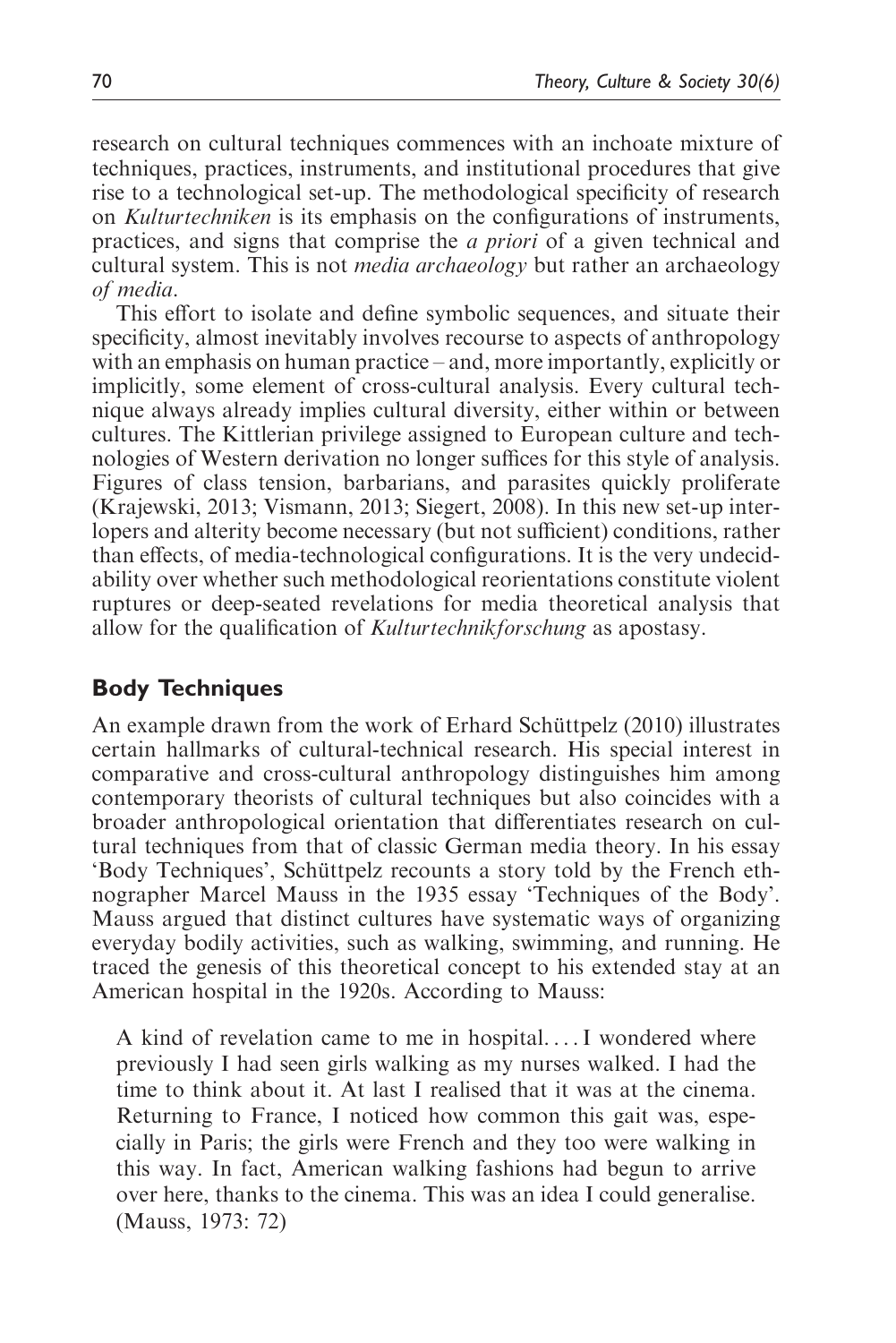Two aspects of this story interest Schüttpelz. There is the fact of a specific technique, walking, which is disseminated and conditioned by a new technical medium, the cinema. Equally important is that the cinema itself – by breaking the actions of the human body down into a series of discrete, serial movements – makes Mauss's concept, techniques of the body, thinkable. Thus far we see the hallmark elements of classical German media theory, with its emphasis on the technological a priori. By emphasizing the role of a technological determinant in Mauss's concept, Schüttpelz is halfway to redefining techniques of the body as a cultural technology.

Schüttpelz embarks on a cultural-technical analysis by situating Mauss's techniques of the body within a heterogeneous set-up of techniques, technologies, and signs co-articulated by power and politics that, in turn, have implications for cultural difference and distinction. He locates the genesis of Mauss's cultural techniques of the body in Etienne Jules-Marey's famous motion studies, pointing out that these studies were allied with the late-19th-century racist and classist ethnography that sought to inventory types, such as the gait of Africans, Europeans, workers, and soldiers. Through motion photography, movement itself became a symbolic system characterizable by discrete series that could be quoted and recursively modified. These series could articulate difference between cultures ('European' and 'African') and within a culture (upper and lower classes), and they also refined existing cultural distinctions. In this way motion studies refined techniques of the body into a cultural technology of racist and classist differentiation. Subsequent interventions by cinema, Taylorism, industrialization, and colonialism enabled the French ethnographer Mauss to develop a concept that identified these new cultural formations as techniques of the body.

Although constructed and contingent, these techniques of the body also designated a real, historical, and obdurate phenomenon whose biological underpinnings closely approximate natural life forces. To exploit a certain semantic ambiguity unavailable to German, we may say that Schüttpelz's history demonstrates how a variety of cultural techniques [Kulturtechniken] were strategically bound together into a potent cultural technology [Kulturtechnik]. On their own, concepts, bodies, filmstrips, and politics are techniques; but as components of an integrated symbolic system, they become a cultural technology. Although such symbolic systems may be integrated into a single technology or dispositif, such arrangements are at best temporary consolidations until emergent practices and technologies displace and rearrange the constituent parts.

#### The Techniques of Kultur

A survey of methodological impasses or case studies (such as we have approximated in the preceding pages) may provide an overview to the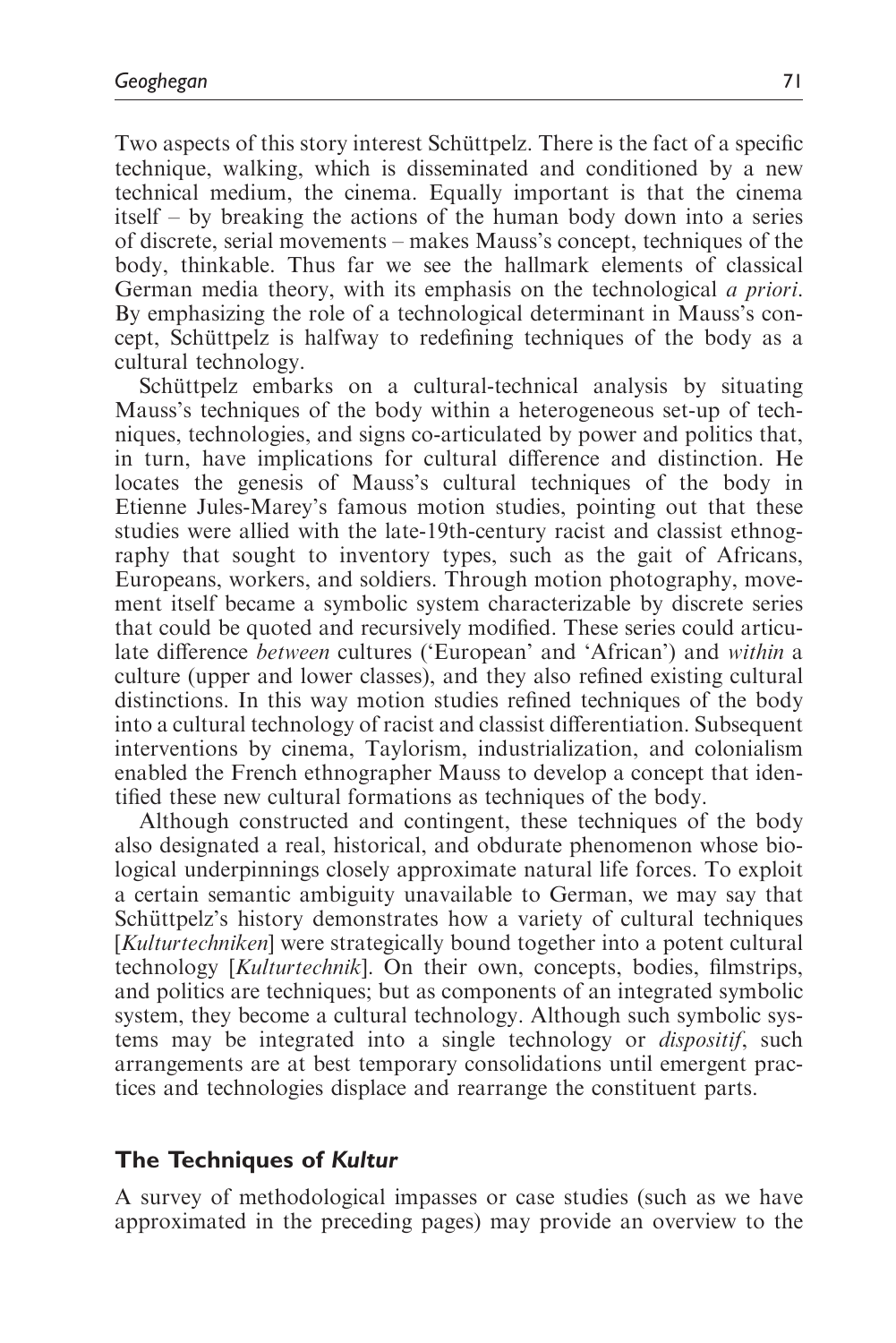cultural techniques of recent German media theory. To penetrate to the core of the problematic, however, it is necessary to zero in on the term itself, Kulturtechnik, and its economic conjunction of pleonasm, paradox, and neologism. This combination of connotations derives from the peculiar associations of the three terms it brings together, namely: Kultur, derived from Latin colere and introduced into German in the 17th and 18th centuries to designate culture; the term *Technik*, derived from ancient Greek and introduced into German in the 18th century, signifying technique, technology, or technics; and Kulturtechnik, a 19th-century term for agricultural engineering that was appropriated in the 1970s and 1980s by theorists of pedagogy to designate basic competencies in reading, writing, and arithmetic. It is in the bridges and joints among these terms – which are themselves moving and dynamic, like a drawbridge mounted on buoyant piles rather than an isthmus or fixed overpass – that we find the features that define Kulturtechnik as a media theoretical concept.<sup>5</sup>

Take the term *Kultur*. Even if the term admitted easy translation, this would hardly fix or determine its semantic scope. As Raymond Williams once noted, '[c]ulture is one of the two or three most complicated words in the English language' (Williams, 1983: 87). Everyday contemporary usage in both languages (but especially in English) often implies an opposition among the terms culture, technology, and nature. Yet these oppositions are partial and historical, the result of gradual dislocations in meaning that are, in turn, reanimated and called into question by the agricultural term Kulturtechnik.

For example, the Latin term colere that furnishes the basis for the word culture grafts these three meanings together. The Latin Agri cultura (agriculture) did not break with nature but instead furnished a stable and enduring second nature. In ancient conceptions of *colere*, then, techniques proved constitutive to realizing the interwoven potential of nature and culture alike. Well into the 17th century, Cultur designated techniques of farming and husbandry.<sup>6</sup> Modern English and German usages retain these connotations, but typically in the specialized fields of practice that are divorced from everyday practice. In German supermarkets mushrooms farmed under controlled conditions are marketed as Kulturchampignon, or cultured mushrooms. Kultur in this context refers to a controlled mechanism for bringing forth and grooming a natural potential, whereby technique and nature work in concert.

But a peculiar transposition complicates this meaning and speaks directly to the concept's later appropriation in cultural studies. In the course of the 18th and 19th centuries a metaphorical understanding of culture as the maintenance and cultivation of human development appeared. This creeping bourgeois conception identified culture with competency in reading, writing, arithmetic, and the arts. Much as a fixed agri-culture cultivated a more refined and productive crop, proper culturing regimes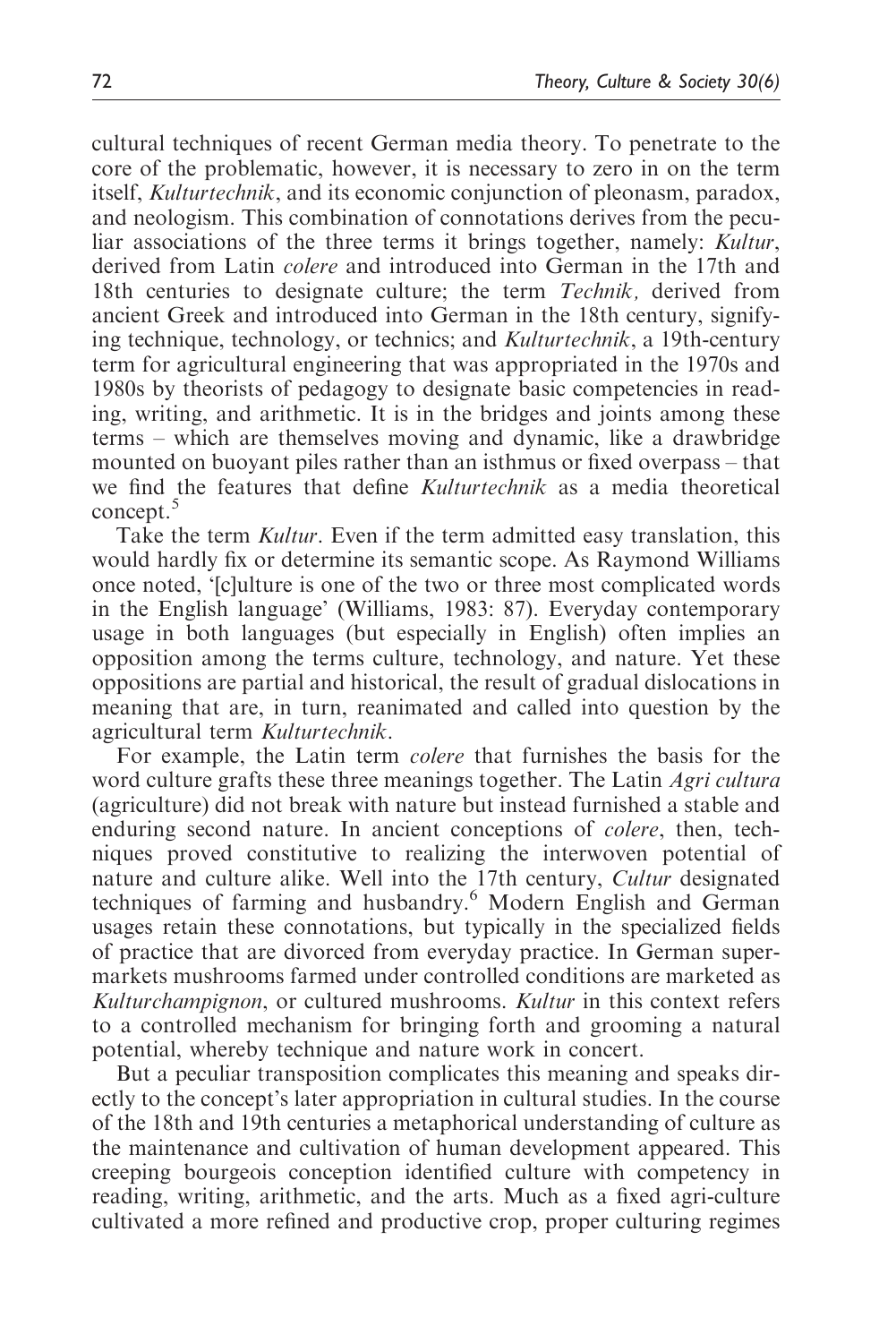could make for a more refined and productive human subject. In these budding, blooming matrices of associations rich resources for future 'cultural sciences' (as the German language designates the field of cultural studies) take root.

This ethnocentric identification of culture with a matrix of Western European attainments was contradicted by an alternate Germanophone definition of culture as the specific and relative characteristics of a given people. Herder, for example, proposed the term culture to designate the specific ways of life characteristic of different peoples. This usage recalled the earlier, more agricultural sensibility of culture as second nature. To cite one passage from Herder's text:

Men of all the quarters of the globe, who have perished over the ages, you have not lived solely to manure the earth with your ashes, so that at the end of time your posterity should be made happy by European culture. The very thought of a superior European culture is a blatant insult to the majesty of Nature. (cited in Williams, 1983: 89)

This conception combines increasingly fraught reactionary and progressive elements. On the one hand, there is an allusion to traditional and agricultural meanings: European culture springs up from a well-manured earth. On the other hand, Herder labels the self-conceptions of this highly refined and technical culture as an insult to the glory of nature. This conception grants recognition to the would-be nomads and barbarians outside the Greco-Roman sphere but also furnishes resources for the later racist conception that links organic culture with the blood and soil of a people.

Compounding the contradictory associations accruing around concepts of culture, Herder's usage also adduces an emerging understanding of culture as something opposed to technical or mechanical civilization. It is tempting to see a return to primeval meaning free from technical artifice. Yet this return, based on an opposition between the cultural and the technical, is the quintessence of a specifically modern set of oppositions. As noted by Hartmut Böhme, the Latin term *colere* was remarkable for its ability to use artifice to bring us closer to nature. Emerging 19th-century usage, by contrast, introduced the imaginary notion of a primeval culture purged of technique and technology. This conception is quintessentially modern and marks out a profound schism in the meaning of culture and technique that continues to trouble present-day Germanophone and Anglophone thought.

#### The Culture of Technik

This parsing of Kultur from technique set the stage for philosophical and vernacular reflections on the term *Technik*. Consider Heidegger's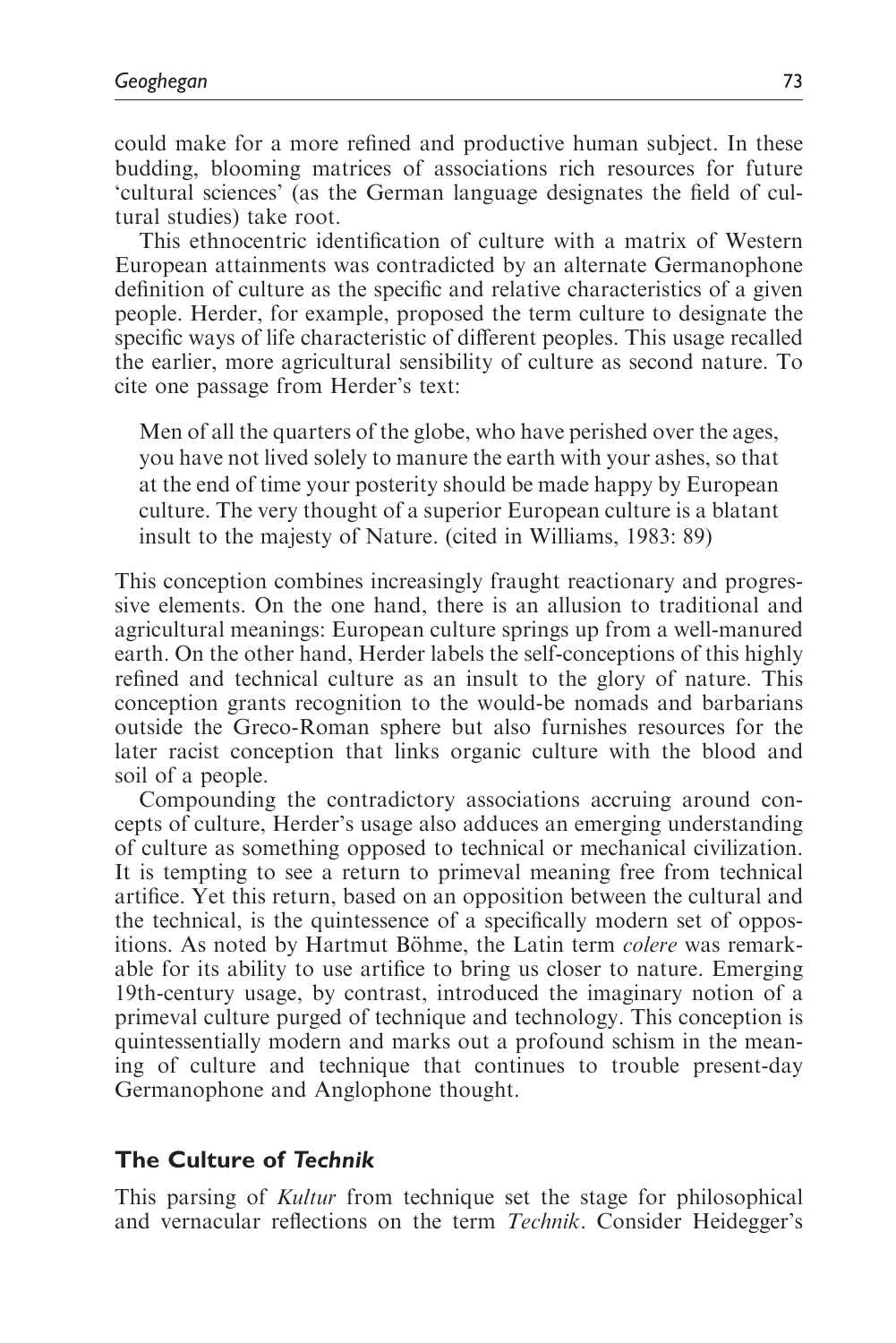well-known essay 'Die Frage nach der Technik'. Although it is typically translated as 'The Question Concerning Technology', such a designation tends to obscure a major theme of the essay, namely the relation of ancient techniques [Technik] to modern technics [Technik] and modern technology [Technik] (Weber, 1989). Heidegger's definition of Technik as a general mode of bringing forth or revealing closely overlaps with notions of colere and Kultur, and his central example is drawn from agricultural practice:

[In traditional technics t]he work of the peasant does not challenge the soil of the field. In the sowing of the grain it places the seed in the keeping of the forces of growth and watches over its increase. But meanwhile [in modern technics] even the cultivation of the field has come under the grip of another kind of setting-in-order, which sets upon nature. It sets upon it in the sense of challenging it. Agriculture is now the mechanized food industry. (Heidegger, 1977: 14–15, emphasis in original)

Heidegger's comparison between traditional and modern technics rests upon this ability of the word *Technik* to refer to ancient and modern, as well as human and machinic, styles of production, which stages his inquiry into the chasm that separates technique and technology in the modern era. The standard English translation suggests that Heidegger simply rejects technology. A more faithful translation and reading suggests that the use of the term *Technik* allows Heidegger to reject the late-19th-century de-technicization of culture in order to reclaim a fundamental relation between technique and technology, as well as *techné* and colere.

Heidegger's efforts to reunite technology, technique, and culture within *techne*<sup>*s*</sup> speak directly to the crises surrounding technology and culture in Germany during the 1920s and 1930s. Historian Jeffrey Herf characterizes 'the battle over Technik und Kultur' as a centrepiece of philosophy and politics in the Weimar Republic and the Third Reich, arguing that Heidegger 'believed that the Germans had a special mission to combine Technik and Kultur' (Herf, 1984: 109). While Heidegger's conservative contemporaries often embraced a synthesis of technics and culture, in the end Heidegger remained ambivalent. Enamored of techné but unable to reconcile himself with modern technics, he retreated to the Greeks and Gelassenheit for philosophical solace.

To what extent Kittler's own work was constrained by his indebtedness to the reactionary modernist tradition remains an open question. That he rejected crude interwar nationalistic and biological racisms is clear. That he raided the works of interwar conservatives such as Heidegger, Carl Schmitt, and Ernst Jünger for a critique of West German philosophical and anti-technicist humanisms is also evident.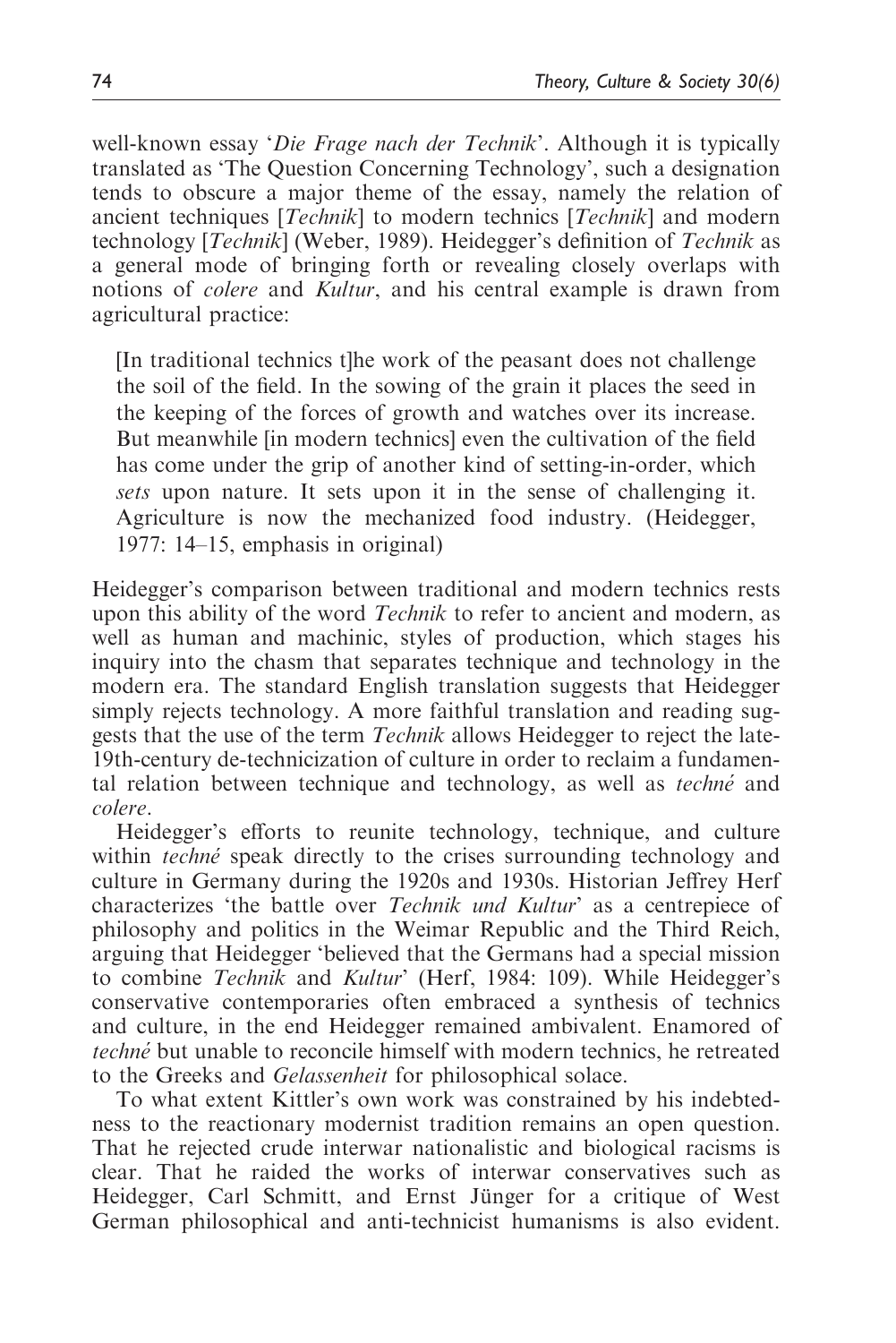Yet scholars have asked whether Kittler ultimately appropriated the modernist reactionary binary of Kultur and Technik only to give a postmodern and ludic privilege to the term Technik (Winthrop-Young and Wutz, 1999: xxxvii–xxxviii; Berger, 2006). Dissatisfaction with such a possibly simplistic inversion points towards the peculiar appeal of Kulturtechnik as a concept. Binding the terms Kultur and Technik together, it elaborates an old and established debate that casts a long shadow over contemporary Germanophone scholarship. Moreover, the very joining of these terms – without explicitly surrendering, banishing, or privileging either – also suggests a heterogeneous composite of culture and technology absent from reactionary modernisms and postmodernisms. And lastly, the agricultural connotations of Kultur and Kulturtechnik allow for an introduction of those questions of life and bios that the likes of Heidegger and Kittler scrupulously avoided (probably due to their racist connotations in twentieth century German and European thought) but which have recently reaserted themselves as problematics for critical reflection in 21st centruy philosophy and media theory.

# Of Provinces and People (The Rise of Culturing Techniques)

The introduction of the word Kulturtechnik into German in the 19th century to designate agricultural engineering marks the fracturing of colere, culture, Cultur, Kultur, techné, technique, Technik, and technology in the modern era. Once overlapping terms associated with colere and techné had, in the modern era, grown so rarified and reified that it was easier to join them together as juxtaposed terms than resolve them into a full and originary meaning. But rather like the terms Kultur and Technik, which seem to consistently waiver between relations of opposition and composition, the term Kulturtechnik also designates the partial consolidation and reconciliation of these terms during the 19th century. As historian John Tresch notes, 19th-century German thought gave rise to a neglected tradition of mechanical romanticism that sought to reconcile and re-imagine the relationships among mechanism and organicism (Tresch, 2012). Scientists such as Alexander von Humboldt saw in instruments and technology resources for getting closer to nature and mediating the achievement of a more harmonious – even organic – state. The name Tresch gives to this movement is mechanical romanticism. Kulturtechnik could be another.

In 1871 the Royal Prussian Agricultural Academy established a professorship for Kulturtechnik at the University of Bonn (Strecker, 1908: 3). Although agricultural engineering is perhaps the most apposite English equivalent, a more literal translation such as culturing techniques better captures this new field's position within an emerging 19th-century ethos that saw in rationalism techniques for realizing the power and potentials of nature. Charles August Vogler's Introduction to Agricultural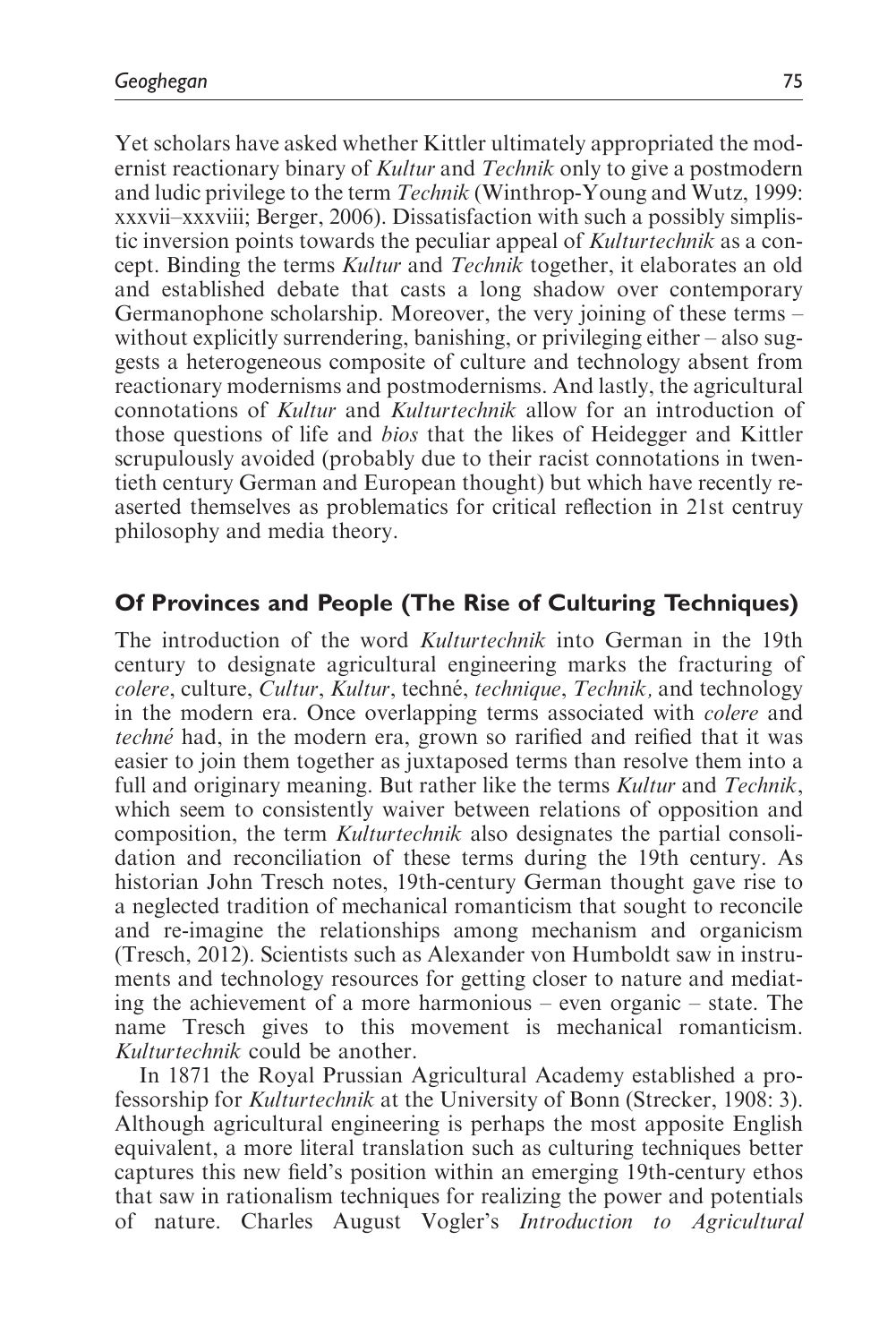Engineering (Grundlehren der Kulturtechnik – first volume published in 1898) counted chemistry, mineralogy, botany, mechanics, hydraulics, economics, water management, manufacturing, and law among this new field's constituents. This rational series of interlocking distinctions for cultivating the land were supplemented by a new set of distinctions between and among lands. The volume's introduction detailed the culturing techniques peculiar to Bavaria, Saxony, Baden, Hessen, Austria, and Switzerland and exhorted the reader to recognize and celebrate the power of culturing techniques to 'serve the Fatherland and elevate national prosperity' (Strecker, 1908: 7).

This conception underscores how the term *Kulturtechnik* is no neutral engineering term. Like Kultur and Technik, from its inception it is inscribed within cultural and technological conflicts of Germanophone politics and power. To cultivate any of the three entails the delineation and reproduction of a way of life, be it reactionary or revolutionary. This continues today, as the Bonn professorship for Kulturtechnik advertises its commitment to incorporating environmentally sensitive *(umweltrele*vanten) concerns into its field of study. This focus on the Umwelt coincides with the wider reorientation across contemporary German scientific and political life toward the interpenetration of nature, technique, and human culture.

#### Cultural Techniques as Media Theory

Cultural techniques did not come to German media theory as a direct import from agricultural engineering. Their entry was much more mundane, as part of education and the state's concern with pedagogy and instruction. According to Schüttpelz, Kittler encountered the term as a student and instructor at the University of Freiburg in the late 1970s and early 1980s, when the term *Kulturtechniken* was resurfacing in German as a designation for competencies in reading, writing, and arithmetic (see Fritz, 1986; Schüttpelz, pers. comm.). This definition recalled the 18th- and 19th-century definition of culture as liberal arts. Characteristic of many cultural techniques, it owed its legibility to new media technologies. Theorists of pedagogy argued that these skills demanded a reassessment and redefinition in the age of media and communication technologies (Heynmann, 2008). Culture was no longer something to be taken for granted but rather a set Heynmann, 2008 NIR of techniques and a process, whereby the human subject itself was material for cultivation. Culturing techniques, then, demanded a strategic and coherent articulation of humans, techniques, and signs, which itself was adapted to the technical (and pedagogical) regimes of the epoch. Although Kittler does not seem to have developed the term in any focused way, he appears to have brought this definition with him to Berlin in the 1990s, which in turn laid the foundation for the Berlin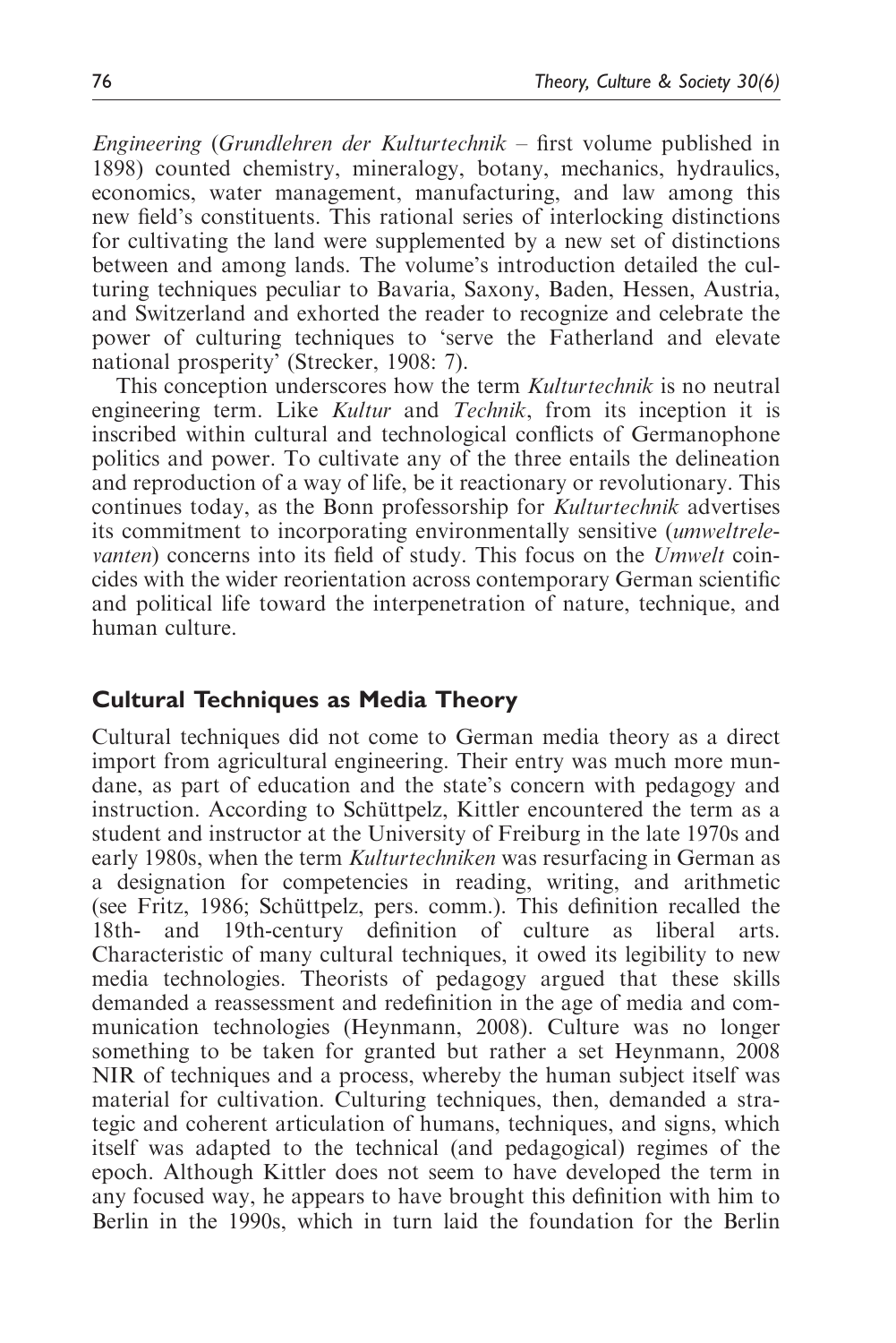School's continuing preoccupation with symbolic systems of reading, writing, image-making, and music as the ur-cultural techniques.

However, at this point we go beyond historicism and anecdote and begin to identify the associations among agricultural engineering, elementary pedagogy, and media theoretical analysis that endow the term Kulturtechnik with such provocative interest and intrigue in recent German media theory. The first two meanings (agricultural engineering and pedagogy) are alternate iterations of a shared tradition. The former sense finds its roots in the traditions of culture as agriculture while the latter can be traced to Enlightenment notions of culture as the acquisition of literacy and numeracy. Both recall the fundamental relationship between culture and *techne*<sup>*'*</sup>, or the process of bringing forth that must be learned and routinized. To term literacy a culturing technique is to underscore that reading and culture are cultivated and bring forth a certain kind of subject and a certain kind of society through the learning of rote procedures of selection, processing, and reproduction. This problem may be distinct from agricultural engineering but it is not wholly independent.

In a sense, the pedagogical meanings extend the symbolic and Lacanian preoccupations of classic Kittlerian media theory (i.e. 'the world of the symbolic is the world of the machine') (Kittler, 1997), while the agricultural associations provide the agitation necessary to graft alternate problematics into this line of analysis. Already in the 19th century the problem of Kulturtechnik broaches questions of national and cultural identity, the establishment and maintenance of experimental systems, the interweaving of nature and technics, the imbrication of practices and technology, and the routinizing of culturing procedures. The practice of rational and systematic farming entails a holistic matrix of techniques and practices that establish a logic within the soil and an order among the humans and machines tilling the soil. Farming procedures indexed to the seasons introduce a semiotic system that helps found a new order among things, practices, and signs. The results are cultural distinctions, both as an infinity of distinctions in the land and distinctions between lands. Introduced into media theoretical analysis, this overturns the anti-biologism that prevailed in nearly all Kittlerian analysis and points towards a genealogical complement or alternative to media archeology.

In contemporary usage the connotations of Kulturtechnik vastly exceed its designations, but this does not make the etymology any less significant. As Hans-Georg Gadamer observed:

When you take a word in your mouth you must realize that you have not taken a tool that can be thrown aside if it will not do the job, but you are fixed in a direction of thought that comes from afar and stretches beyond you. (cited in Peters, 1988: 9)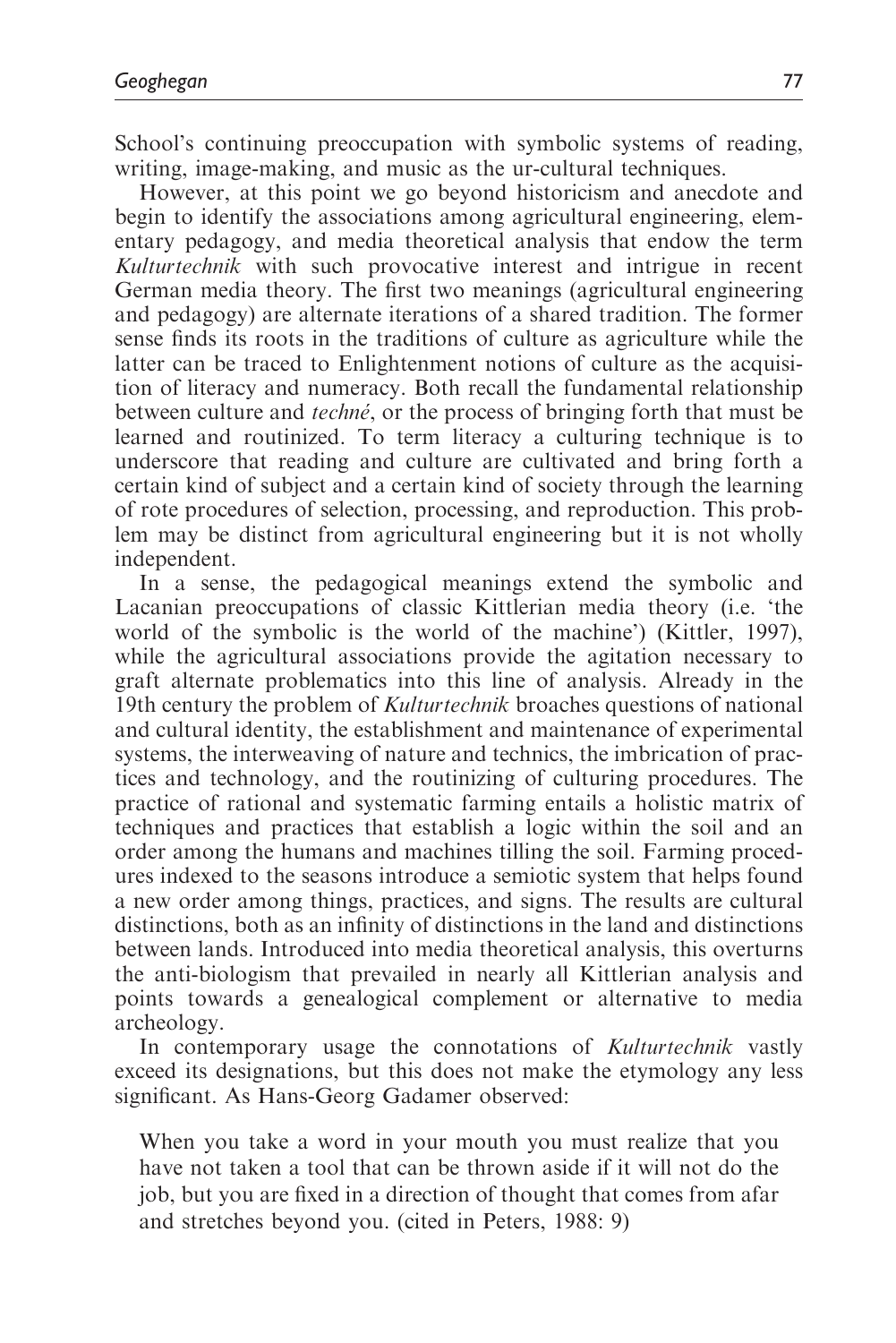It is this long linguistic, semantic, and conceptual itinerary that gives the term its peculiar power – what I earlier designated as a combination of pleonasm, paradox, and neologism. Pleonasm, for the redundancy between Kultur and Technik in etymological origins; paradox, for the uncomfortable conjunction they articulate between two phenomena painfully wrenched apart in the rise of European modernity; and neologism, for the way that a contemporary theorist of Kulturtechnik seems to coin a new word while reanimating a host of older associations that comes from afar and stretches beyond.

A cursory overview of the recent research on cultural techniques reveals how this rich history of associations returns in the present, media theoretical usage. When Schüttpelz describes techniques of the body rendered legible and rational in the age of motion photography, he also presents us with an inventory of techniques for taking a body with life and potential and endowing it with a more stable, rational form that articulates a family of distinctions within and between cultures (Schüttpelz, 2010). When Bernhard Siegert argues that 'the map is the territory', and describes the rise of modern cartographic methods as a method of rationalizing instruments, signs, and bodies around the definition and demarcation of a new territory, we cannot help but feel some sense of Latin colere – with its emphasis on inhabiting and cultivating the land while displacing the nomads – stirring again in our age (Siegert, 2011). When Thomas Macho and Christian Kassung argue that calendars and clocks are cultural techniques, they are also calling attention to the ways we interweave technologies, signs, and practices with the rhythms of earth, in order to consolidate a common way of life (Kassung and Macho, 2013). When Markus Krajewski details the cultural techniques by which Victorian servants selected, stored, and transmitted messages in their master's house, he reminds us that even culture itself – as second nature – must submit to cultural-technical processes that curate and cultivate (and occasionally de-realize) its potential (Krajewski, 2013).

Implicit in each of these usages is also a slinking assimilation of concepts of life, practice, and bios that is fundamentally lacking from the classic, Kittlerian approach to media. This also throws open analysis to a wider field of contemporary inquiry into themes such as biopolitics, ecology, and animal studies as media theoretical problems that can and should be approached by a focus on the cultural-technical systems that produce specific forms of life, environment, and species relations. This is not achieved by jettisoning the modern quarrel over Kultur and Technik but rather by reframing it with a historically grounded concept that redistributes the associations among these terms. Putting these terms together as a composite – Kulturtechnik or cultural technique – reminds us that they are mutually constitutive terms while also reminding us that they cannot resolve back into the holism implied by *colere* or *techné*.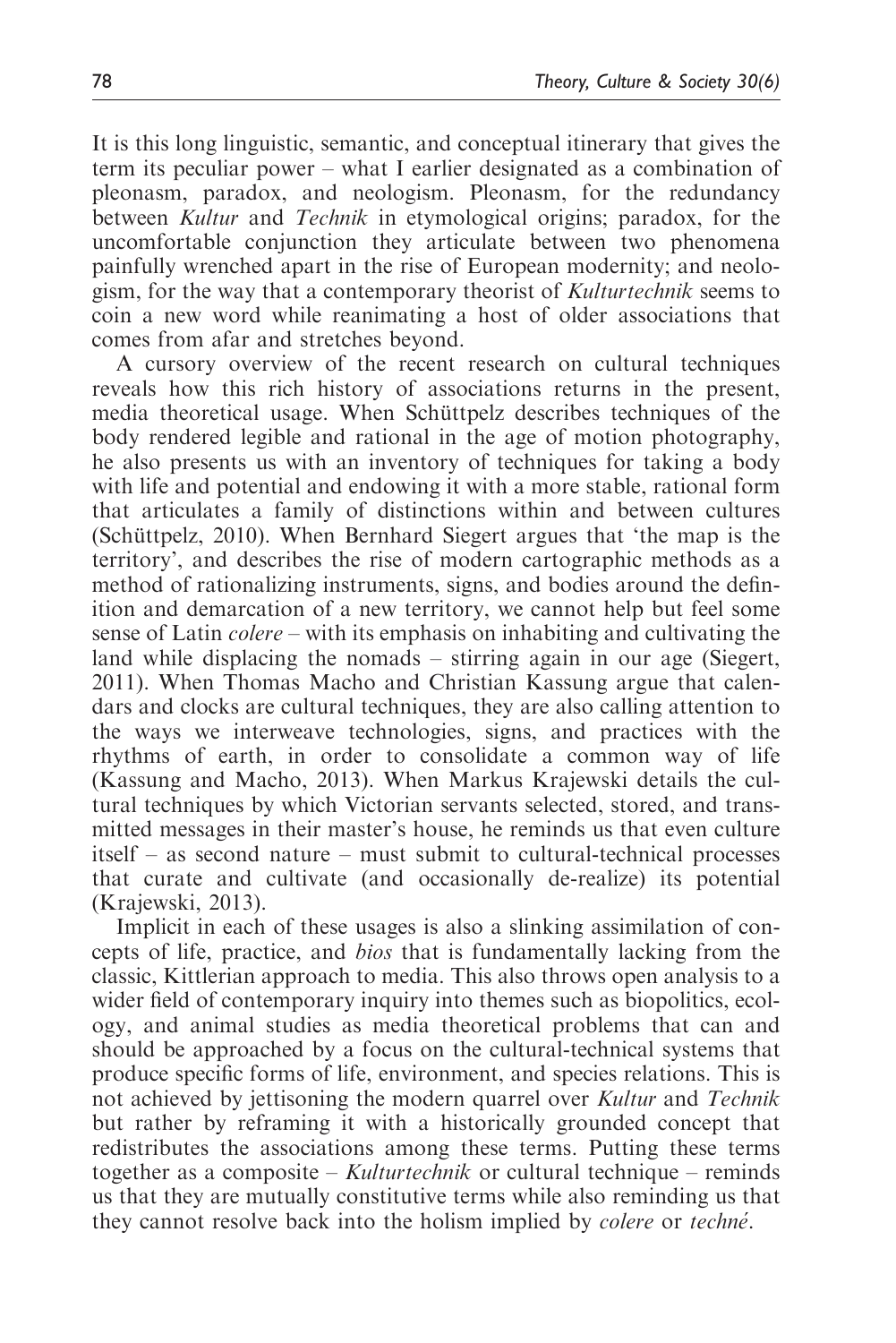This constitutive hybridity of cultural techniques, as well as their emphasis on situated and local configurations of instruments, practices, and signs, traces out the emerging status of media and cultural studies in the 21st century. Once, gramophones, film, and typewriters seemed to exhaust the dominant media forms of the epoch. Departments of 'Film Studies', 'Radio/Television/Film' and 'Cultural Studies' suggest a delineated field of study that pivoted around platforms and practices. Yet the tendency towards digitization that organized and undermined the framework of Kittlerian analysis also gutted the carefully cultivated distinction among media as well as cultural, technical, and life sciences (Jenkins, 2006; Thacker, 2005). No media archaeology offers a resolution to this dilemma. Instead, media genealogists must ask how, and under what conditions, cultural techniques strategically and temporarily consolidate these forces into coherent technologies.

#### Acknowledgements

I thank audiences at the University of Tulsa, the University of Chicago New Media Working Group, and Christian Kassung's research colloquium for their thoughtful commentaries on presentations of this research. I also thank Lisa Akervall, Bridget Hanna, Micaela Morrissette, Ben Peters, and Erhard Schüttpelz; the editors of this issue (Jussi Parikka, Geoffrey Winthrop-Young, and Ilinca Iurascu); and four anonymous reviewers for their perspicacious readings of earlier drafts of this paper. Funding from the 'Gesellschaftliche Innovation durch "nichthegemoniale" Wissensproduktion' project of the German Research Foundation supported the research and writing of this paper.

## **Notes**

- 1. The best short introduction and overview in English of Kittler's research can be found in Winthrop-Young and Gane (2006). Although authored too early to address Kittler's late turn towards mathematics and cultural techniques, see also Winthrop-Young and Wutz (1999). My own, very compact survey of his work can be found online at Geoghegan (2011).
- 2. The question of what's so German about German media theory is addressed in Horn (2008). The term 'media archaeology' is often used to loosely designate Kittlerian media theory. For a discriminating discussion of this term, see Huhtamo and Parikka (2011, esp. 8–12) and Parikka (2011).
- 3. Friedrich Kittler's former research assistant Paul Feigelfeld, currently of the Humboldt University of Berlin, is now redressing this problem with a dissertation dedicated to the role of Chinese and Arabic analytical techniques in shaping 'Western' cryptographical procedures. The successful completion of this project may yet open new chapters and new avenues in Kittlerian media archaeology.
- 4. See Friedrich Nietzsche (Book I, aphorism 32; in Nietzsche, 2001: 53). See also Nietzsche (Vol. I, Part 6, aphorism 298 and Vol. II, Part 1, aphorism 372; in Nietzsche, 1989).
- 5. On the bridges and joints of concepts, see Deleuze and Guattari (1994: 20).
- 6. Here and throughout, I have consulted The Oxford English Dictionary, as well as the aforementioned works by Williams and Böhme.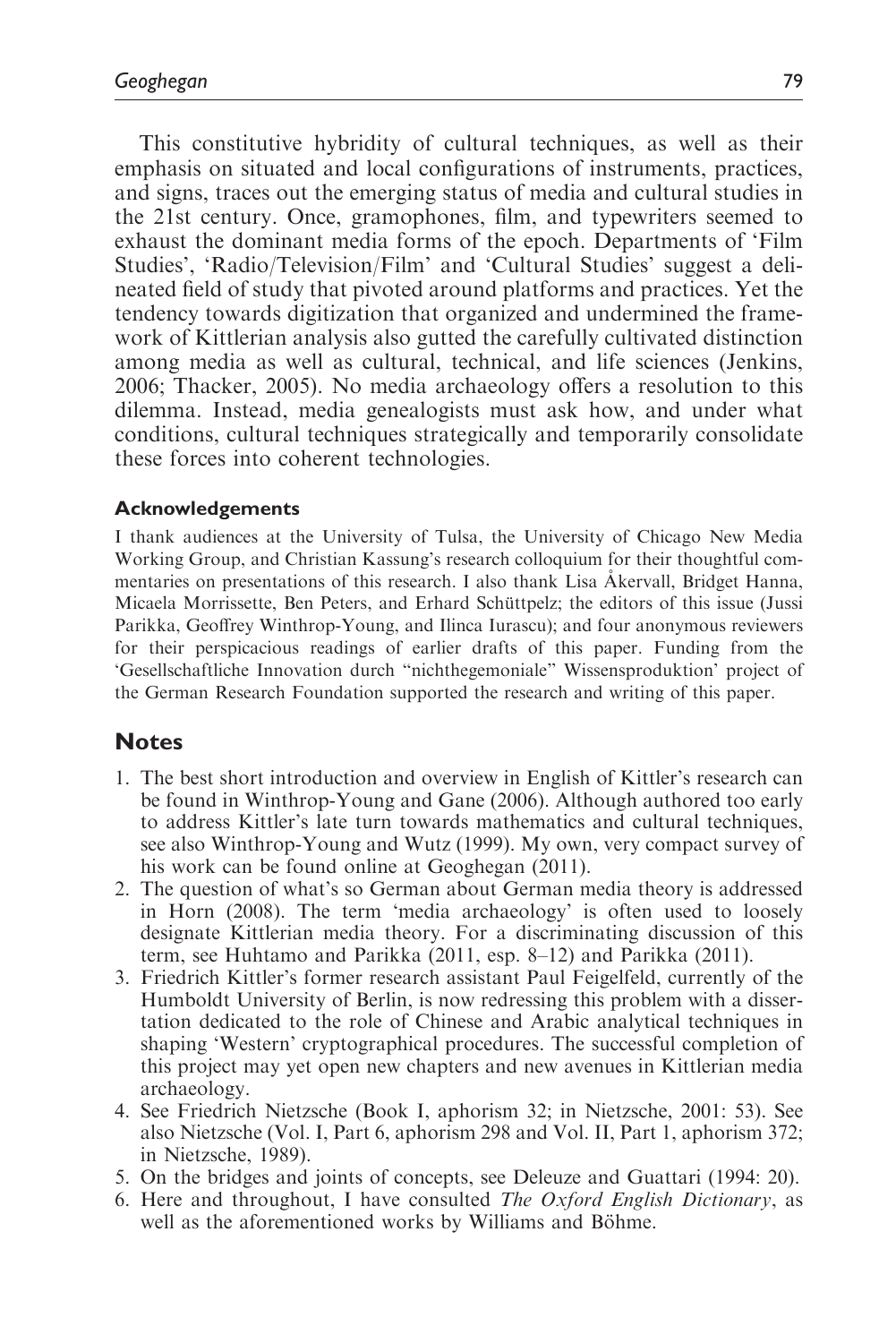#### **References**

- Bo¨hme, H. (1996) Vom Cultus zur Kultur(wissenschaft): Zur Historischen Semantik des Kulturbegriffs. In: Renate, G. and Luserke, M. (eds) Kulturwissenschaft – Literaturwissenschaft: Positionen, Themen, Perspektiven. Wiesbaden: Opladen Westdeutscher Verlag, 46–68.
- Deleuze, G. and Guattari, F. (1994) What Is Philosophy?, trans. Tomlinson, H. and Burchell, G. New York: Columbia University Press.
- Engell, L. and Siegert, B. (eds) (2010) Zeitschrift für Medien- und Kulturforschung 1(1).
- Foucault, M. (2007) Security, Territory, Population, trans. Burchell, G., eds Senellart, M., Ewald, F. and Davidson, A.I. New York: Palgrave Macmillan.
- Fritz, A. (1986) Lesen: Die Bedeutung der Kulturtechnik Lesen für den Gesellschaftlichen Kommunikationsprozess. Konstanz: Universitäts Verlag.
- Geoghegan, B.D. (2011) In memoriam: Friedrich A. Kittler, 1943–2011. In the Moment (The Critical Inquiry Blog). Available at: http://critinq.wordpress. com/2011/10/20/in-memoriam-friedrich-a-kittler-1943-2011/
- Heidegger, M. (1977) The question concerning technology. In: The Question Concerning Technology and Other Essays. New York: Harper & Row, 3–35.
- Herf, J. (1984) Reactionary Modernism: Technology, Culture, and Politics in Weimar and the Third Reich. Cambridge: Cambridge University Press.
- Horn, E. (2008) Editor's introduction: 'There are no media'. Grey Room 29: 6–13.
- Huhtamo, E. and Parikka, J. (2011) Introduction: An archaeology of media archaeology. In: Huhtamo, E. and Parikka, J., Media Archaeology: Approaches, Applications, and Implications. Berkeley, CA: University of California Press, 1–21.
- Jeffries, S. (2011) Friedrich Kittler obituary. The Guardian, 21 October. Available at: http://www.guardian.co.uk/books/2011/oct/21/friedrich-kittler (accessed March 2013).
- Kassung, C. and Macho, T. (eds) (2013) Kulturtechniken der Synchronisation. Munich: Fink.
- Kittler, F. (1980) Einleitung. In: Kittler, F. (ed.) Austreibung des Geistes aus den Geisteswissenschaften: Programme des Poststrukturalismus. Munich: Ferdinand Schöningh at Paderborn, 7–14.
- Kittler, F. (1990) *Discourse Networks 1800/1900*, trans. Metteer, M. with Cullens C. Stanford, CA: Stanford University Press.
- Kittler, F. (1997) The world of the symbolic is the world of the machine. In: Johnston, J. (ed.) Literature, Media, Information Systems, trans. Harris, S. Amsterdam: G + B Arts International, 130–146.
- Kittler, F. (1999) Gramophone, Film, Typewriter, trans. Winthrop-Young, G. and Wutz, M. Stanford, CA: Stanford University Press.
- Krajewski, M. (2013) The power of small gestures: On the cultural technique of service. Theory, Culture & Society 30(6).
- Krämer, S. (2006) The cultural techniques of time axis manipulation: On Friedrich Kittler's conception of media. *Theory, Culture & Society* 23(7/8): 93–109.
- Krämer, S. and Bredekamp, H. (eds) (2008) Bild-Schrift-Zahl. Munich: Fink.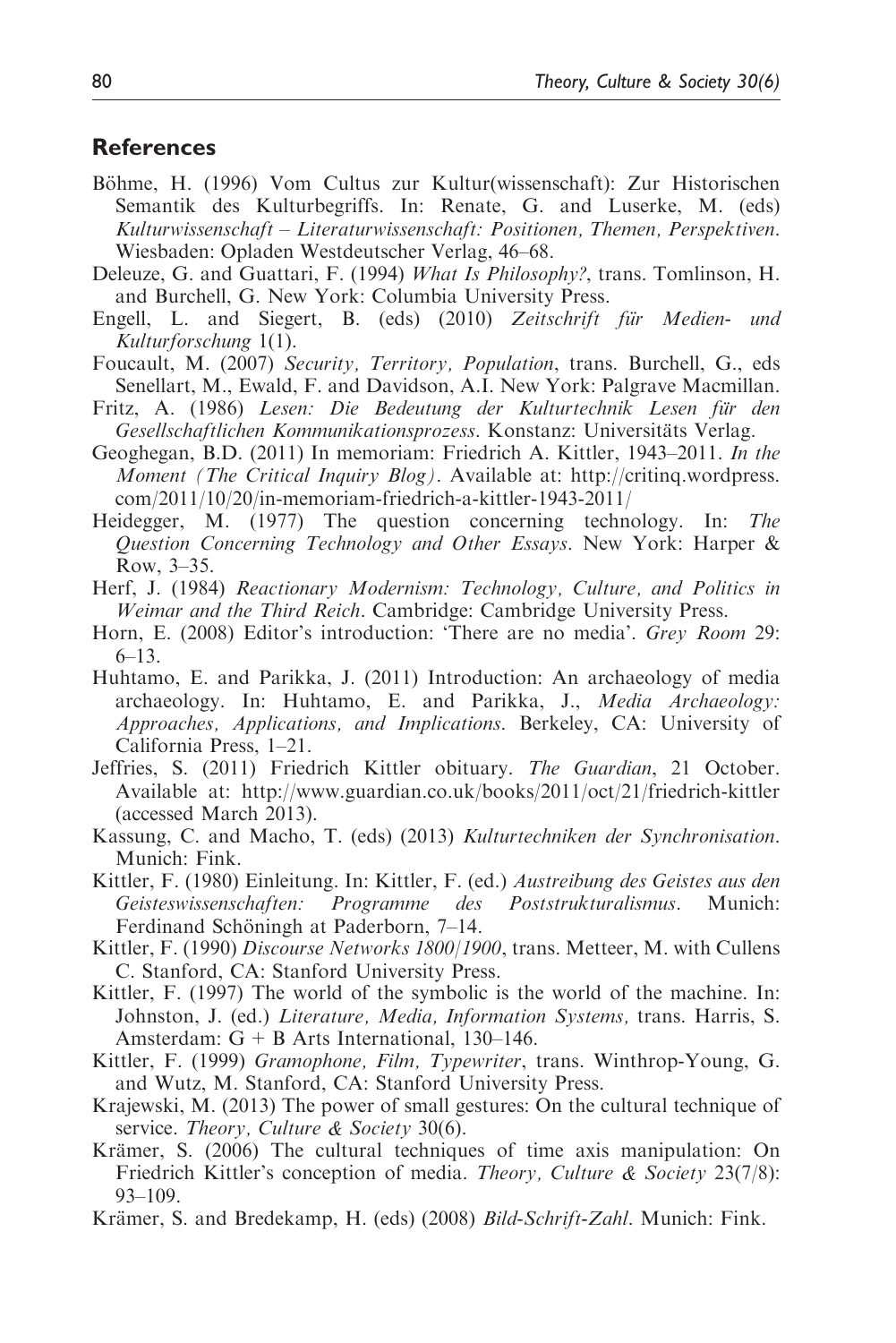- Krämer, S. and Bredekamp, H. (2013) Culture, technology, cultural techniques: Moving beyond text. Theory, Culture & Society 30(6).
- Macho, T. (2008) Zeit und Zahl: Kalender- und Zeitrechnung als Kulturtechniken. In: Krämer, S. and Bredekamp, H. (eds) Bild, Schrift, Zahl. Munich: Wilhelm Fink, 179–192.
- Macho, T. (2013) Second order animals: Cultural techniques of identity and identification. Theory, Culture & Society 30(6).
- Mauss, M. (1973) Techniques of the body. Economy and Society 2(1): 70–88.
- Nietzsche, F. (1989) On the genealogy of morals. In: Kaufmann, W. (ed.) On the Genealogy of Morals and Ecce Homo, trans. Kaufmann, W. and Hollingdale, R.J. New York: Vintage Books.
- Nietzsche, F. (2001) The gay science. In: Williams, B. (ed.) The Gay Science: With a Prelude in German Rhymes and an Appendix of Songs, trans. Nauckhoff, J. Cambridge: Cambridge University Press.
- Nietzsche, F. (2008) Human, All Too Human. London: Wordsworth Classics.
- Parikka, J. (2011) Operative media archaeology: Wolfgang Ernst's materialist media diagrammatics. Theory, Culture & Society 28(5): 52–74.
- Peters, J.D. (1988) Information: Notes toward a critical history. Journal of Communication Inquiry 12(2): 9–23.
- Peters, J.D. (2007) Strange sympathies: Horizons of German and American media theory. Media and Society 15: 131–152.
- Schüttpelz, E. (2006) Die Medienanthropologische Kehre der Kulturtechniken. Archiv für Mediengeschichte: 87–110.
- Schüttpelz, E. (2010) Körpertechniken. Zeitschrift Für Medien- Und Kulturforschung: 101–120.
- Siegert, B. (2008) Cacography or communication? Cultural techniques in German media studies. Grey Room 29: 26–47.
- Siegert, B. (2011) The map is the territory. Radical Philosophy 169: 13–16.
- Strecker, W. (1908) Das Wesen der Kulturtechnik. In: Vogler, C.A. (ed.) Grundlehren der Kulturtechnik (Zweiter Band). Berlin: Paul Parey, 3–12.
- Tresch, J. (2012) The Romantic Machine: Utopian Science and Technology After Napoleon. Chicago, IL: University of Chicago Press.
- Vismann, C. (2013) Cultural techniques and sovereignty. Theory, Culture & Society 30(6).
- Weber, S. (1989) Upsetting the set up: Remarks on Heidegger's questing after technics. MLN 104(5): 977–992.
- Williams, R. (1983) Culture. In: *Keywords: A Vocabulary of Culture and Society*. New York: Oxford University Press, 87–93.
- Winthrop-Young, G. and Gane, N. (2006) Friedrich Kittler: An introduction. Theory, Culture & Society  $23(7/8)$ : 5-16.
- Winthrop-Young, G. and Wutz, M. (1999) Translators' introduction: Friedrich Kittler and media discourse analysis. In: Gramophone, Film, Typewriter. Stanford: Stanford University Press, xi–xxxiix.

Bernard Dionysius Geoghegan is a media theorist and historian of technology. He works as a Wissenchaftlicher Mitarbeiter at the Institut für Kulturwissenschaft at the Humboldt-Universität zu Berlin. In 2012 he received a dual-PhD from the Fakultät Medien of Bauhaus-Universität Weimar and the Screen Cultures program of Northwestern University.